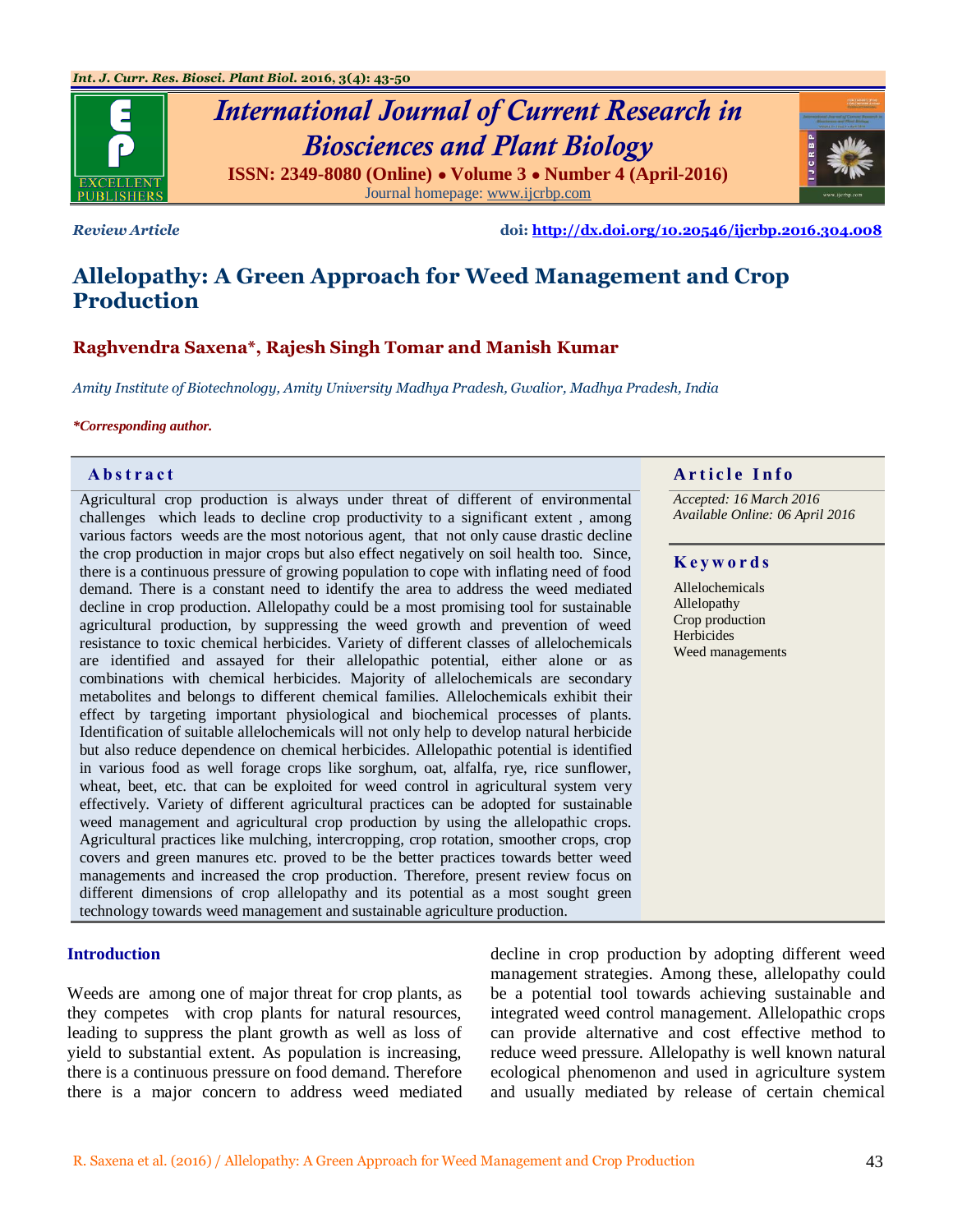substances. These chemical substances are normally secondary metabolites, produced during various physiological and biochemical processes as by-product. (Farooq et al., 2011; Bhadoria, 2011). The active biomolecules commonly referred as allelochemicals released by allelopathic plants affects the basic functioning of other organisms or plant present near the releasing plant or organism (Bertin et al., 2003). Allelopathy involves the release of allelochemicals and diffuse into the soil from allelopathic plant and exhibits its beneficial or adverse effect on target plant or microorganisms. Therefore, allelopathic effect may be growth promoting or inhibitory (Rice, 1984).

Molisch (1937), a plant physiologist introduced the term allelopathy, which is a hybrid made from two greek words, i.e, allelon = 'mutual' and pathos= 'to suffer' (Chon and Nelson, 2012). Mostly the secondary metabolites like phenolics, alkaloids, flavonoids are recognised as an allelochemicals. Studies on allelopathic interaction on different organism indicated that the allelopathy has immense potential to improve crop production, through maintaining ecosystem stability as well as nutrient conservation and weed management (Kong et al., 2004). The role of allelopathy in weed management provides valuable ecofriendly approach, moreover the use of allelopathic potential of different crops against various weed communities could be a environmental friendly solution for reducing the dependence on use of chemical herbicides (Inderjit et al., 2005).

The allelochemicals release from donor plants establish their chemical communication by interacting at various levels i.e., between plant-herbivore, plantinsect and within plant-plant in order to show their effect (Weir et al., 2004) similarly, allelochemicals derived from microbes play a vital role in colonization process of microbes under new ambience by interacting at microbe –microbe or microbe-plant level (Singh et al., 2003). In the present worldwide scenario and need to identify cost effective and ecofriendly weed management system motivated the people towards deciphering the role of allelopathic interaction between crops and weeds (Dudai et al., 1999; Om et al., 2002). There are several crops studied for their allelopathic potential for example alfalfa (Xuan et al., 2005), barley, black mustard, buckwheat, rice (Kirn and Shin, 2005), sorghum, sunflower (Khanh et al., 2005) and sesame (Kumar and Varshney, 2008), have shown substantial allelopathic potential to suppress weed growth.

Autotoxicity is another dimension of allelopathy, and most prevalent in many crops. Where, allelochemicals released from one plant species suppress or inhibit the growth and germination of the same plant species. Autotoxicity is well observed in legume crops, leading to reduction in crop yield, this could be attributed to auto toxicity, because most of the legume crops are cultivated as monocropping system (Millar, 1996; Singh et al., 1999).

Although the efficiency and specificity of allelochemicals are limited yet there are big advantages of applications of allelochemicals like no residual toxic effect left behind beside inhibiting the germination and growth of weeds. Therefore, allelochemicals are suitable candidate as herbicide and can be replaced with chemical herbicides (Bhadoria, 2011).

# **Allelochemicals**

Allelochemicals are active biomolecules (chemicals) released by plants or microbes into the surrounding environment. Allelochemicals gets accumulated in the soil and display a massive negative impact on the growth and yield on other crop plants of upcoming season (Rice 1984). Allelochemicals are released from plant parts, residues or disintegrated plant or microbes. Plants or microbes produce allelochemicals as by products of various metabolic activities and released as secondary metabolite by living plant parts or disintegrated product of plants or microbes. Biologically derived allelochemicals are the key component of allelopathy and are classified into 14 broad categories (Rice, 1974). Such cateogarization of allelochemicals were on the bases of their chemical similarity belonging to different chemical families i.e., water-soluble organic acids, straight long chain alcohols, aliphatic aldehydes, and ketones; simple Unsaturated lactones; long-chain fatty acid sand polyacetylenes; benzoquinone, anthraquinone and complex quinones; simple phenols, benzoic acid and its derivatives; cinnamic acid and its derivatives; coumarin; flavonoids; tannins; terpenoids and steroids; amino acids and peptides; alkaloids and cyanohydrins; sulfide and glucosinolates; and purines and nucleosides.

Beside these chemicals, phytoharmones and plant growth regulator compounds like gibberellic acid, ethylene and salicylic acid are also considered as allelochemicals in one or other way. Although there are thousands of secondary compounds are identified but not all exhibit the allelopathic properties rather only few are considered as allelochemicals (Rice, 1984).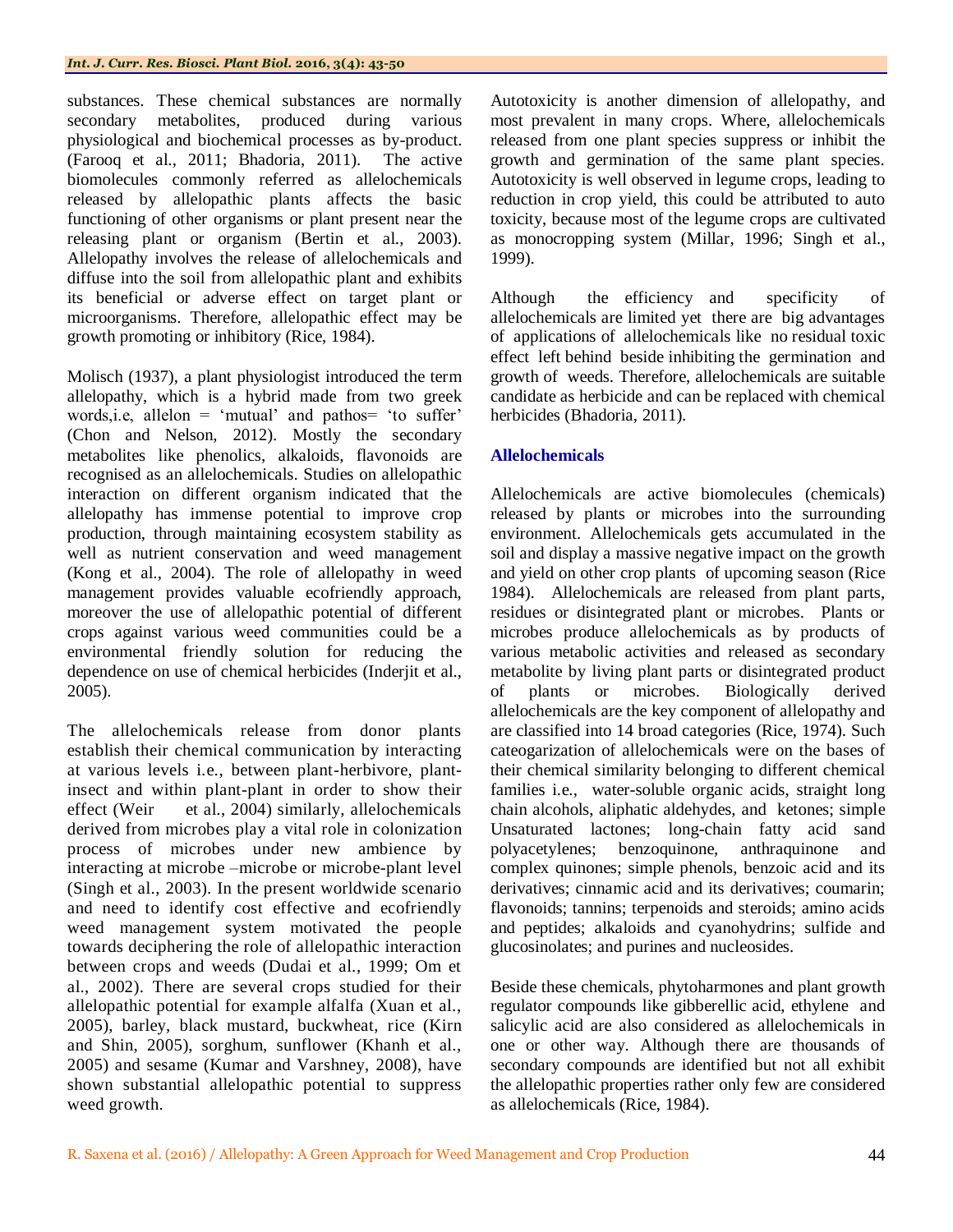Kruse et al. (2000) and Jabran and Farooq (2012) have identified, some of the basic secondary metabolites like phenolics, alkaloids, flavonoids, terpenoids, momilactone, hydroxamic acids, brassinosteroids, jasmonates, salicylates, glucosinolates, carbohydrates and amino acids as allelochemicals. Further, mode of action of such allelochemicals is strictly concentration dependent and their effect on germination or plant growth may be inhibitory or promotive is determined by high or low concentration of allelochemicals (Einhellig, 1986). It was also observed that, usually allelochemicals exhibit inhibitory role on plant growth when present in high concentration, where as induce plant growth at low concentrations (Narwal, 1994). Therefore, using allelochemicals in high concentration can potentially be exploited as natural pesticides (Farooq et al., 2009c). Putnam (1988) has suggested 6 broad classes of allelochemicals which can be potentially used as herbicides, such allelochemicals were isolated from aquatic and terrestrial plants belonging to various families. These allelochemicals such as, alkaloids, benzoxazinones, cinnamic acid derivatives, cyanogenic

compounds, ethylene and other seed germination stimulants, and flavonoids possess properties of potential phytotoxicity.

Moreover, various studies suggested that allelochemicals can only impart their effect on target plants, if released into surrounding environment by allelopathic plant. Therefore to achieve allelopathic effect, allelochemical must release into the surrounding environment. The allelochemicals, released into the environment by adopting various methods like root exudation, decay of plant parts, residues, volatilization and leaching from disintegrated plant parts following the rain in to the soil. (Mann, 1987). The leaves of black walnut, *Juglans nigra*, suppress the growth of vegetation near or under the walnut plant because of the release of phytotoxins leading to runoff by rain. (Bode, 1958).

The application of dead and decomposed plant material which release allelochemicals (phytotoxins), such materials can be applied as mulching agents to suppress the weed, for example rye, which inhibits seed germination as well as growth by releasing phytotoxic compounds (Barnes and Putnam, 1986). Further, studies indicated that green parts of the plants can also release of volatile phytotoxic compounds for example *Salvia leucophylla* and *Artemisia californica* (Halligan, 1973) and roots of rice plants release allelochemicals which selectively inhibit weed growth (Olofsdotter et al., 1997).

### **Mode of action of allelochemicals**

Allelochemicals are very strong chemicals agents which target crucial processes in plants to alter various physiological and biochemical processes in order to exhibit their allelopathic effect. Such allelochemicals target important physiological processes like respiration, transpiration, mineral uptakes, photosynthesis, etc. that results into plant growth inhibition, stomatal closure, alteration of mineral uptake, alteration in enzyme activities, induction of moisture stress and hormonal imbalance. (Zeng et al., 2001; Gniazdowska and Bogatek, 2005). Further, allelochemicals also involved in altering the micro and ultra structure of cells, altering protein and nucleic acid biosynthesis, imbalance of antioxidant enzymes and influence on plant growth regulators. Moreover, the effect of allochemicals on microbial community and ecological environment is equally effective. (Cheng and Cheng, 2015). Various studies conducted on allelochemicals to determine their role in different crop plants. The effect of allelochemicals on roots of *P*. *vulgaris* indicated the disordered cell organization and ill defines differentiated root tip cells, where root tip cells were extruded together (Cruz et al., 1998).

It was observed that allelochemicals like benzoic acid and trans-cinnamic acid displayed the inhibitory effect on growth of *Glycine max* (soyabean). The growth inhibition could be due to alteration of ion uptake and transport, decrese of chlorophyll content. Further, there were reduction in phosphorous, poatssium, magnesium and magnese contents in shoots and roots of soyabean observed (Baziramakenga et al., 1994). It also revealed that compound like benzoic, cinnamic, vanillic and ferulic acids inhibit the growth of soybean plant by interfering with phosphorous uptake, nucleic acid and protein metabolism (Baziramakenga et al., 1997). Studies indicated that sorgoleone an effective allelochemical of Sorghum (*Sorghum bicolor* L.) effects on photosynthesis system and act as a strong inhibitor of electron transport in photo system II (PSII) in crop plants leading to inhibition of oxygen evolution in plants (Nimbal et al., 1996; Einhellig and Souza, 1992).

## **Allelopathic crops**

Allelopathic potential have been explored in many different food and fodder crops belonging to various families. Some of the crops like wheat (*Triticum aestivum* L.), maize (*Zea mays* L.), oats (*Avena sativa* L.) and barley (*Hordeum vulgare* L.), beet (*Beta vulgaris* L.)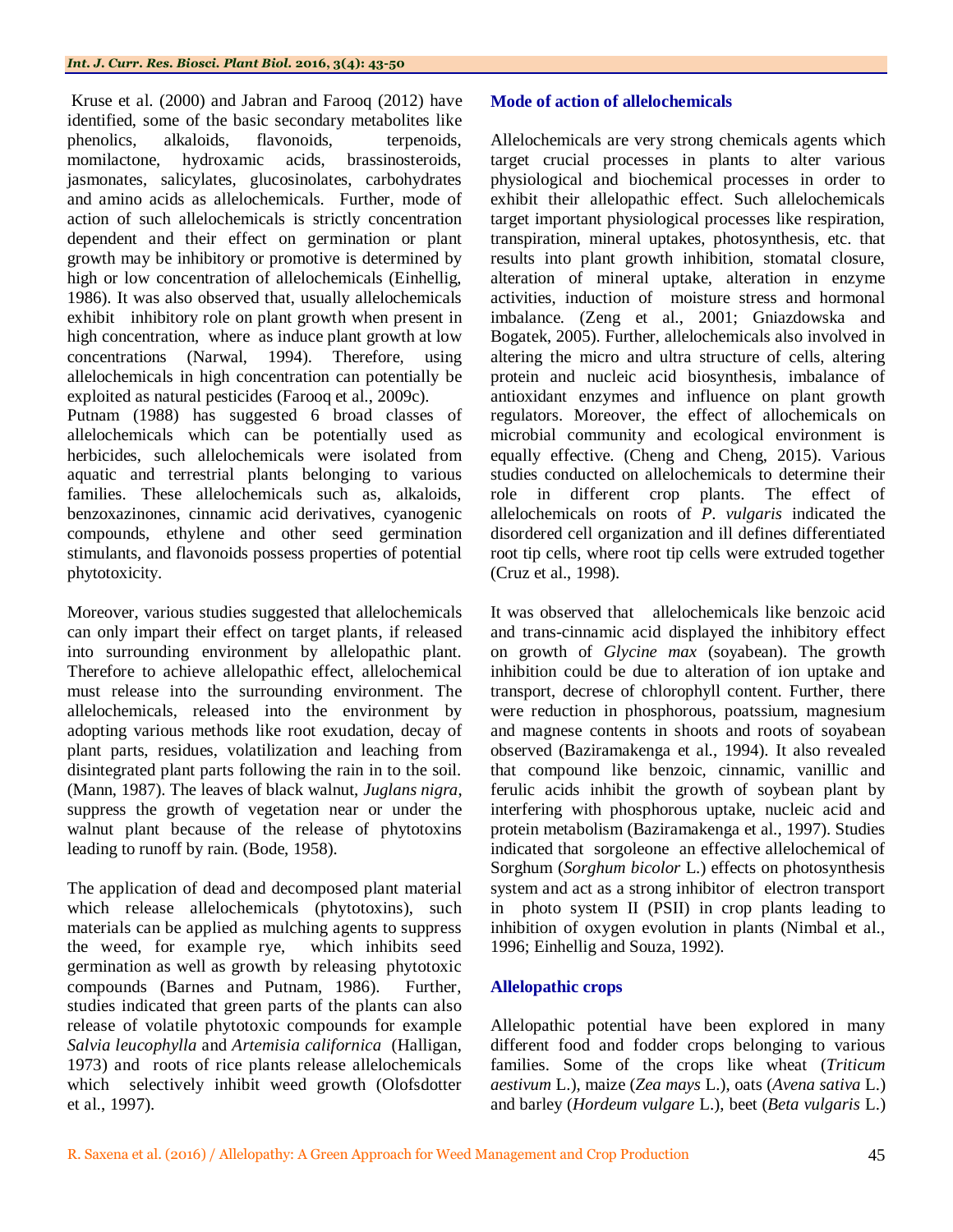and lupin (*Lupinus lutens* L.) have shown allelopathic effect on other crops (Rice, 1984b). Weston 1996, indicated the allelopathic potential by releasing of allelochemicals in other crops like Black mustard (*Brassica nigra* L.), Buck wheat (*Fagopyrium esculentum* L.) Clovers (*Trifolium spp.*)and sweet clover (*Melilotus spp*.). Rye (*Secale cereale* L.), the most important crop plants belonging wheat tribe is cultivated mainly for a grain and as forage crop. It showed immense allelopathic potential and capable to inhibit the growth of weeds ((Miller, 1996). Its allelopathic activity is due to root exudates containing allelochemicals, that effectively suppress weed growth, therefore can be used as natural herbicide and as cover crop for weed management as well (Kruse et al., 2000; Pérez and Ormeno-Nunez, 1993). The shoot and root residues of rye plants can effectively suppress weed growth as study conducted on barnyard grass observed that root residues are more effective than shoot (Kohli et al., 2001). Varity of natural allelochemicals were identified in rye crop, such chemicals contributed to its allelopathic potential and shows herbicidal activities. Some of most effective allelochemicals include, phenolic acids, hydroxamic acids [2,4-dihydroxy-1,4(2H)- benzoxazin-3-one (DIBOA), 2(3H) benzoxazolinone (BOA) and 2,2'-oxo-1,1'-azobenzene , (AZOB) is a compound formed by the microbial transformation of rye residues (Kruse et al., 2000; Reberg-Horton et al., 2005).

Allelopathic potential and weed suppressive ability were reported in various *Brassica* spp, which are cultivated or wildly grown. Some of these crops have shown inhibitory effect leading to poor seed germination, reduced growth and emergence of small grain in next crops, when grown in rotation (Bialy et al., 1990).

Fenwick et al. (1983) identified presence of high amounts of glucosinolates in (*Brassica nigra* L.) *Brassica* spp. Moreover, some studies indicated that different plant parts (like, stem, leaf, flower and root) of black mustard exihibit allelopathic effect on various crops like alfalfa, lentil, wild oat and radish and effectively suppress the seed germination and seedling growth when used their water extract (Turk et al., 2005; Muahammad et al., 2013).

Alfalfa, (*Medicago sativa* L.) is among one of the important forage crop. Which cultivated worldwide as fodder for cattle and reportedly produces number of allelochemicals, leading to cause autotoxicity to the this crop. These water soluble autotoxic chemical compounds

are usually found in root and shoot, althought such chemicals are more concentrated in root than shoot. However, there are indications that certain chemicals like chlorogenic acid, saponin, medicarpin and other phenol like substances may be involved in alfa alfa autoxicity (Hall and Henderlong, 1989; Dornbos et al., 1990). Although it is not very clear that which chemical compound is mainly responsible for autotoxicity in alfalfa but having grown new crop on old alfalfa stand is severely experience autotoxic effects which includes reduced seed germination, less growth of root and shoot and poor productivity (Seguin et al., 2002).

Sorghum (*Sorghum bicolor* L.) is widely cultivated fodder crop possess allelopathic potential, its root hairs contains high concentration of main allelochemical, sorgoleone (2- hydroxy- 5- methoxy- 3- [(8'Z, ll'Z)- 8' ,1l' ,14' - pentadecatriene]- p- benzoquinon) and released in surrounding environment . it was isolated and identified from hydrophobic oil like root exudates. (Netzley and Butler 1986). Sorgoleon, the major pbenzoquinones along with other three minor pbenzoquinones together contribute more than 90% of the root exudates in sorghum (Dayan et al., 2007). Since sorgleon mimic the effect of diurontype herbicides, for example *s*-triazines, triazinones, biscarbamates, ureas, phenylureas and uracils it can be used as a natural herbicides(Streibig et al,. 1999). It was estimated that concentrated sorghum water extract sufficiently inhibit weed density (15-47% ) and dry weight (19-49% ) in different weeds like *Chenopodium album*, *Phalaris minor*, *Fumaria indica* and *Rumex dentatus* in wheat crop (Cheema and Khaliq, 2000).

Rice (*Oryza sativa* L.) is an important staple food crop for humans consumption worldwide. It allelopathic activity was studied against *Echinochloa crusgalli* P. Beauv. var. *oryzi-cola* Ohwi (barnyard grass), commonly associated weeds of rice (Chung et al., 2003). Large number of allelochemicals were identified and screened in rice extract and exudates for their allelopathic potential. Such chemicals were belonging to different chemical classes, namely, fatty acids, indoles, benzoxazinoids, phenylalkanoic acids, phenolic acids and terpenoids. Belz , 2007; Kato-Noguchi et al., 2008). An important allelochemical from rice, momilactone B diterpenoid has been suggested as an effective allelochemical for weed suppression (Kato-Noguchi and Ino, 2005).

The allelopathic potential of sunflower (*Helianthus annuus* L.) can be used as natural herbicide against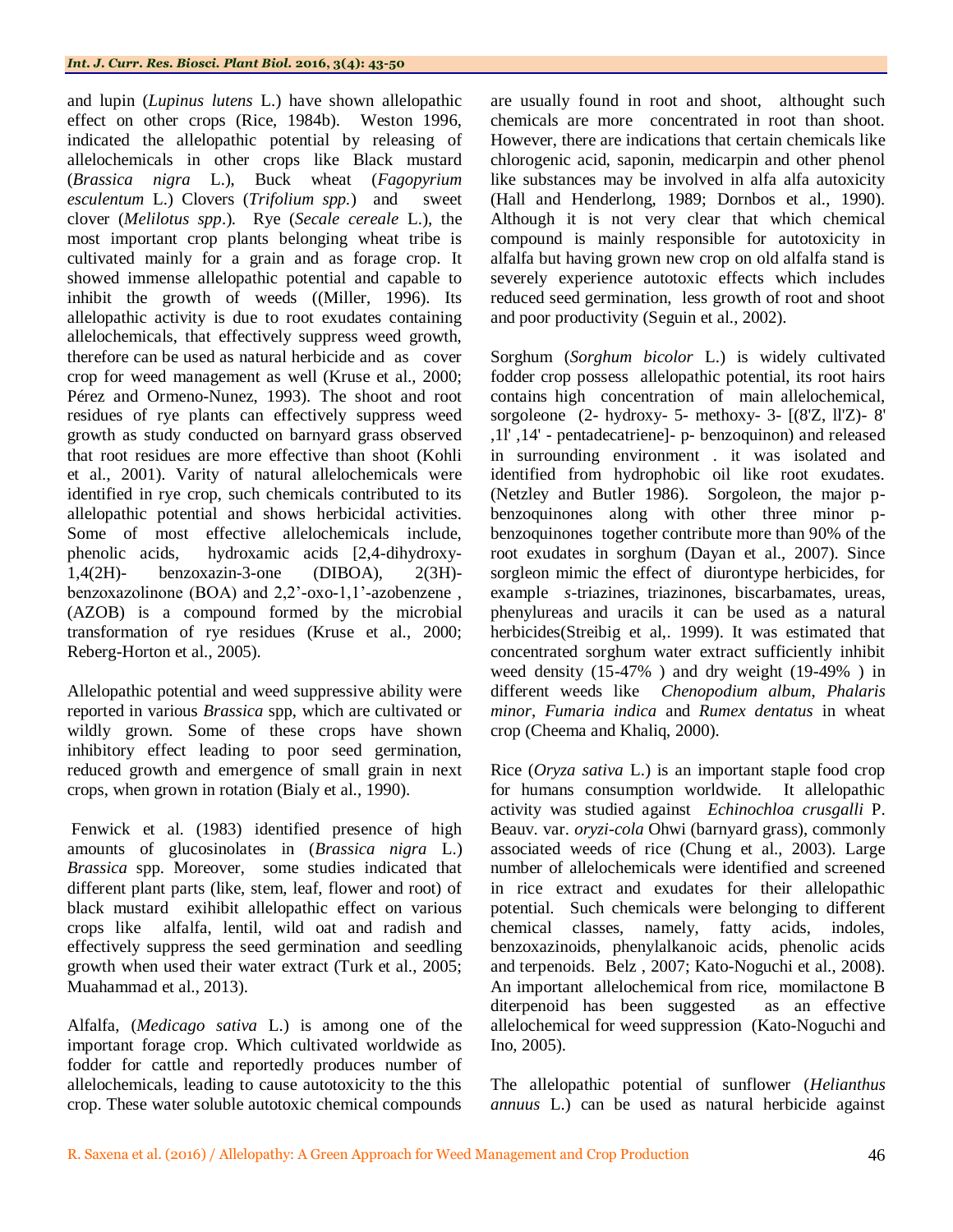weeds especially against broad leaf weeds (Bogatek et al., 2006; Anjum and Bajwa, 2007). According to Om et al. (2002) application of sunflower as green manure can significantly inhibit (42-100%) of the population of *Phalaris minor* Retz., under both feld and laboratory conditions, respectively. Certain phenolic compounds like , diterpens and triterpense were isolated from sunflower (*Helianthus annuus* L.) which has shown promising alleopatic activity (Macías et al., 2004b).

## **Allelopathy and sustainable crop production**

Weeds are major bottle neck in agricultural crop production systems, weeds not only share the space but also capture the essential nutrient resources required for the growth of crop plant (Smith et al., 2010). Therefore causes a considerable decrease in crop production as well as soil health (Sharma, 2014). Therefore, such allelopathic crop can be potentially exploited as proper weed management tool. Biosynthesis of allelochemicals in microorganisms and higher plants, proves to be useful as natural herbicides, in recent years many experts are working on the these crops due to the direct effect of allelopathic weed plants to use as a method of weed management (Rahimiyan et al., 1994). These allelopathic crops can use in multiple ways to reduce weed pressure for example, as a smother crop, crop rotation in sequence, as residue or mulch. Crop rotation in sequence is also proved to be effective practice to substantially reduce weed density, as evident from the study on rice- wheat cropping system. When changed, there is reduction in weed density and weed dry matter production. Rice-wheat-green gram sequence was most effective in suppressing weeds growth followed by rice-wheat, rice-chickpea and rice-pea sequence (Singh et al., 2012).

Allelopathy provides an effective and natural mean to control over weeds, beside effective weed management allelochemicals have shown promising potential over insect-pests and diseases management. Most of the allelochemicals are secondary metabolites therefore their role in abiotic stress tolerance in crop plants cannot be ignored since secondary metabolites as stress signal molecules play a key role in defense against abiotic stresses (Maqbool et al., 2013).

Various studies indicated that, not only the application of water extract of allelopathic crops, allelopathy can also play effective role in controlling weeds growth through allelochemicals incorporated into soil due to disintegration or decay of allelopathic crop residues or

leaching. Mulching of allelopathic crop residues also provide one of the effective mean to suppress weeds with no use of chemical herbicides (Jabran, K et al., 2015; Awasthy et al., 2014). Allelopathy provides immense opportunity towards weed management and sustainable crop production, there are various approaches can be exploited for harnessing maximum potential of allelopathy under weed management. Approaches like intercropping and crop rotation of certain allelopathic crops to kill weeds by inducing allelopathic effect in soil (Iqbal et al., 2007).

Beside weed suppression intercropping also reduces the cost of weed eradication and increase crop yield. Intercropping of sugarcane with greengram was more effective and recorded less weed dry weight and more sugarcane productivity as compared to cropping of os sugarcane alone (Bhullar et al., 2006). There are studies that indicated that weed suppression is very effective when inercropping ehihibit strong competitive environment against weeds under specific conditions i.e, time or space (Dwivedi et al., 2012).

Moreover, the effectiveness of allelopathic application approaches depends on environmental factors and proper weed management strategies, such applications are not only capable of reducing weeds significantly but also have natural potential to reduce weed growth. Further, dependence on chemical herbicides also reduces when used as mixture of water extract of allelopathic potential with less dose of chemical herbicide (Cheema et al., 2012).

The studies on allelopathic effect of wheat on weeds have shown a significant effect (Bertholdsson, 2011; Wu et al., 2007). Study on allelopathic potential of different wheat cultivars (Modern Wheat, Triticale, Rye and Wheat Breeding Lines) exhibited that cultivar triticale Dinaro has shown maximum allelopathic inhibition of black-grass biomass and the new wheat cultivar Nimbus was next to it, therefore can potentially used in weed management, further, study on wheat-rye translocation lines also exhibited as good activity as of triticale and the best wheat cultivars (Bertholdsson, 2012). Study on rye indicated that aqueous extracts of rye residues can suppress horseweed (*Conyza canadensis* L.) and willowherb (*Epilobium ciliatum* Rafin) (Wu, H. Pratley, 2003).

Application of different green agricultural practices may help in sustainable crop production, such practices creates conditions that do not support weed germination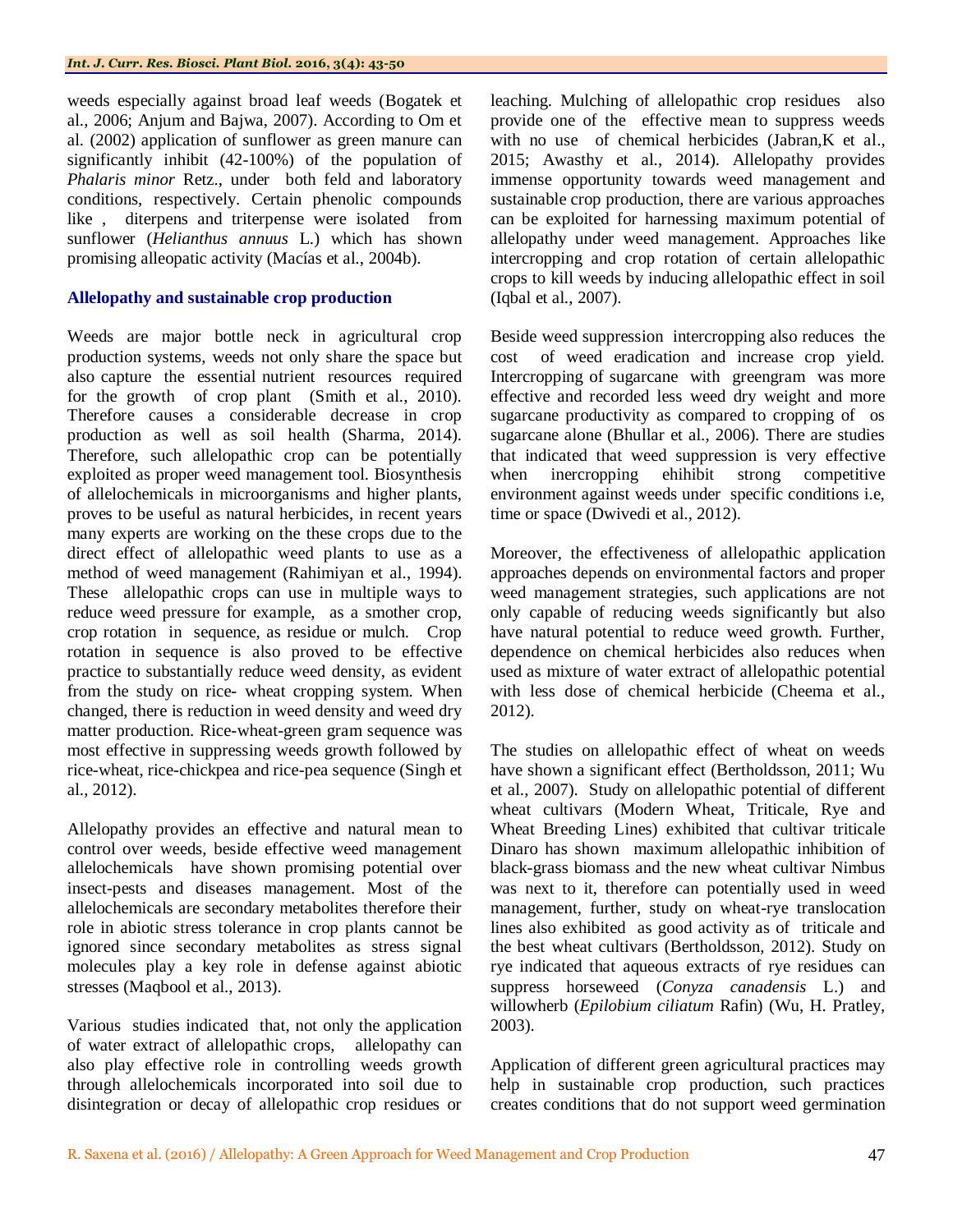and their growth. Such practices also helps to maintain soil fertility, preserving organic matter and reduce soil loss (Norris and Kogan, 2000).Thus there is a major thrust on adoption of the sustainable agriculture approaches exploiting allelopathic potential of crops, that could help to sustain agricultural production through proper weed management.

#### **Conclusion**

Allelopathy is a ntural ecological phenomenon and is know in agriculture system since encient time. allelopathy offers an immense potential in the field of sustainable agriculture system and ecofriendly weed management exploiting plant allelochemicals, moreover, deciphering the allelopathic potential of diverse crop plants and adoption of suitable green agricultural practices will help effective weed management and sustainable crop production. However, for successful implimentation of allelopathic potential, it needs the deep understanding of plant physiology and ecology of crop plants. Allelochemicals released into the environment and impart their allelopathic effects on weeds. Allelochemicals are as effective as chemical herbicides, therefore they are suitable candidate to be replaced with chemical herbicides and may provide an alternative green weed management tool. Several allelochemicals are isolated and identified so far, However, their applications are still very limited and restricted. Moreover, the broad spectrum application of allelochemicals requires more understanding of mechanism of release of allelochemicals, mode of action, interaction with soil and other chemicals, along with various environmental factors to harness their maximum potential in agricultural system.

#### **Conflict of interest statement**

Authors declare that they have no conflict of interest.

#### **References**

- Anjum, T., Bajwa, R., 2007. Field appraisal of herbicide potential of sunflower leaf extract against *Rumex dentatus*. Field Crops Res. 100, 139–142.
- Awasthy, P., Bhambri, M. C., Pandey, N., Bajpai, R. K., Dwivedi, S. K., 2014. Effect of water management and mulches on weed dynamics and yield of maize. Ecoscan. (6), 473-478.
- Baziramakenga, R., Leroux, G.D., Simard, R.R., Nadeau, P., 1997. Allelopathic effects of phenolic acids on nucleic acid and protein levels in soybean seedlings. Can. J. Bot. 75, 445–450.
- Baziramakenga, R., Simard, R.R., Leroux, G.D., 1994. Effects of benzoic and cinnamic acids on growth, mineral composition and chlorophyll content of soybean roots. J. Chem. Ecol. 20, 2821-2833.
- Belz, R.G., 2007. Allelopathy in crop/weed interactions. An update. Pest Manag. Sci. 63(4), 308-326.
- Bertholdsson, N. O., 2012. Allelopathy—A tool to improve the weed competitive ability of wheat with herbicideresistant black-grass (*Alopecurus myosuroides* Huds.) Agron. 2, 284-294.
- Bertholdsson, N.O., 2011. Use of multivariate statistics to separate allelopathic and competitive factors influencing weed suppression ability in winter wheat. Weed Res. (51), 273–283.
- Bertin C., Yang X., Weston L.A. 2003. The role of root exudates and allelochemicals in the rhizosphere, Plant Soil 256, 67–83.
- Bhadoria, P.B.S., 2011. Allelopathy: A natural way towards weed management. Amer. J. Exp. Agric. 1(1), 7-20*.*
- Bhullar, M. S., Kamboj, A., Singh, G. P., 2006. Weed management in spring planted sugarcane-based intercropping system. Ind. J. Agron. 51(3), 183-185.
- Bialy, Z., Oleszek, W., Lewis, J., Fenwick, G.R., 1990. Allelopathy potential of glucosinolates (mustard oil glycosides) and their degradation products against wheat. Plant Soil. 129, 177-181.
- Bode, H. R., 1958. Beiträge zur Kenntnis allelopatischer Ercheinungen bei einigen Juglandaceen. Planta 51, 440-480.
- Bogatek, R., Gniazdowska A., Zakrzewska W., Orac K., Gawronski, S.W. 2006. Allelopathic effects of sunflower extracts on mustard seed germination and seedling growth, Biol. Plant. 50, 156–158.
- Cheema, Z.A., Farooq, M., Khaliq, A., 2012. Application of allelopathy in crop production: Success story from Pakistan. In: Allelopathy: Current Trends and Future Applications. pp.113-143.
- Cheema, Z.A., Khaliq, A., 2000. Use of sorghum allelopathic properties to control weeds in irrigated wheat in semi arid region of Punjab. Agric. Ecosyst. Environ. 79, 105-112.
- Cheng, F., Cheng, Z., 2015. Research progress on the use of plant allelopathy in agriculture and the physiological and ecological mechanisms of allelopathy. Front. Plant Sci. 6, 1020.
- Chon, S.U., Nelson, C.J., 2012. Allelopathic dynamics in resource plants. In: Allelopathy: Current Trends and Future Applications. pp.81–110.
- Chung, I. M., Kim, K. H., Ahn, J. K., Lee, S. B., Kim, S. H., Hahn, S. J., 2003. Comparison of allelopathic potential of rice leaves, straw, and hull extracts on Barnyard grass. Agron. J. (95), 1063-1070.
- Cruz, O.R., Anaya, A.L., Hernandez-Bautista, B.E., 1998. Effects of allelochemical stress produced by *Sicyos deppei* on seedling root ultrastructure of *Phaseolous valgaris* and *Cucubita ficifolia*. J. Chem. Ecol. 24, 2039-2057.
- Cruz, O.R., Anaya, A.L., Ramos, L., 1988. Effects of allelopathic compounds of corn pollen on respiration and cell division of watermelon. J. Chem. Ecol. 14, 71–86.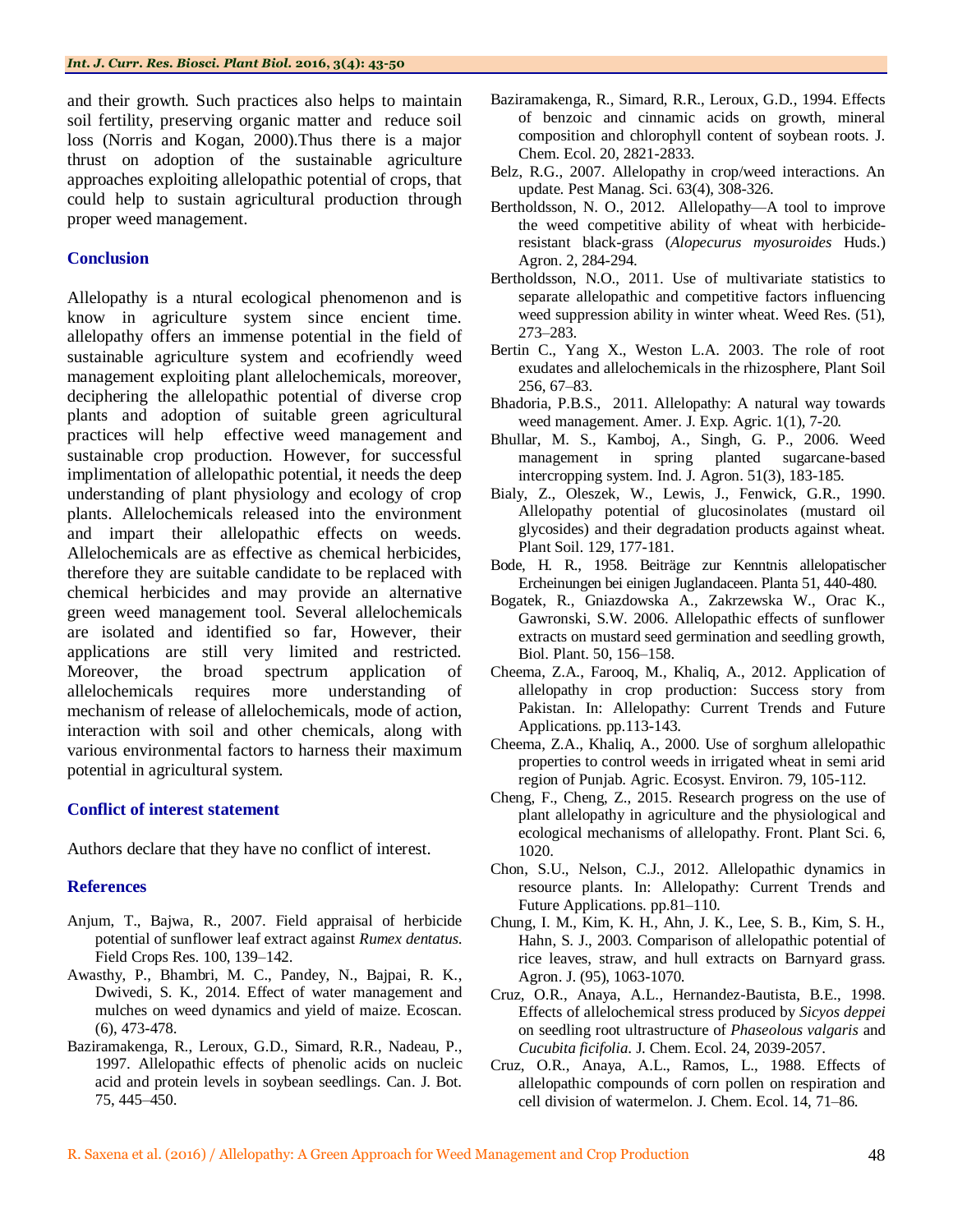- Dayan, F.E., Watson, S.B., Nanayakkara, N.P.D., 2007. Biosynthesis of lipid resorcinols and benzoquinones in isolated secretory plant root hairs, J. Exp. Bot. 58, 3263- 3272.
- Dornbos, D.L. Jr., Spencer, G.F., Miller, R.W., 1990. Medicarpin delays alfalfa seed germination and seedling growth, Crop Sci. 30, 162-166.
- Dudai, N., Poljakoff-Mayber, A., Mayer, A.M., Putievsky, E., Lerner, H.R., 1999. Essential oils as allelochemicals and their potential use as bioherbicides, J. Chem. Ecol. 25, 1079-1089.
- Dwivedi, S. K., Shrivastava, G. K., Singh, A. P., Lakpale, R., 2012. Weeds and crop productivity of maize + blackgram intercropping system in Chhattisgarh plains. Indian J. Weed Sci. 44, 26-29.
- Einhellig, F.A., 1986. Mechanisms and modes of action of allelochemicals. In: The Science of Allelopathy (Eds.: Putnam, A.R., Tang, C.S.). Wiley, New York, USA. pp. 171-187.
- Einhellig, F.A., Souza, I.F., 1992. Phytotoxicity of sorgoleone found in grain sorghum root exudates. J. Chem. Ecol. 18, 1-11.
- Farooq, M., Bajwa, A.A., Cheema, S.A., Cheema, Z.A., 2013. Application of allelopathy in crop production. Int. J. Agric. Biol. 15, 1367-1378.
- Farooq, M., Jabran, K., Cheema, Z.A., Wahid, A., Siddique, K.H.M., 2011. The role of allelopathy in agricultural pest management. Pest Manage. Sci. 67, 493-506.
- Farooq, M., Wahid, A., Kobayashi, N., Fujita, D., Basra, S.M.A., 2009. Plant drought stress: Effects, mechanisms and management. Agron. Sustain. Dev. 28, 185-212.
- Fenwick, G.R., Heaney, R.K., Mullin, W.J., 1983. Glucosinolates and their breakdown products in food and food plants. Crit. Rev. Food Sci. Nutr. 18, 123-301.
- Gniazdowska,A., Bogatek, R., 2005. Allelopathic interactions between plants. Multi site action of allelochemicals. Acta Physiol. Plant. 27, 395-407.
- Hall, M.H., Henderlong, P.R., 1989. Alfalfa autotoxic fraction characterization and initial separation, Crop Sci. 29, 425-428.
- Halligan, J. P., 1973. Bare areas associated with shrub stands in grasslands: the case of *Artemisia california*. Biosci. 23, 429-432.
- Inderjit, Weston, L. A.., Duke, S. O., 2005. Challenge, achievements and opportunities in allelopathy research. J. Plant Interact. 1(2), 69-81.
- Iqbal, J., Cheema, Z.A., An, M., 2007. Intercropping of field crops in cotton for the management of purple nuts edge (*Cyperus rotundus* L.). Plant Soil. 300, 163-171.
- Jabran, K., Farooq, M., Aziz, T., Siddique, K.H.M., 2012. Allelopathy and crop nutrition. In: Allelopathy: Current Trends and Future Applications. pp.113–143.
- Jabran,K., Mahajan, G., Sardana, V., Chauhan, B.S., 2015. Allelopathy for weed control in agricultural systems. Crop. Prot. 72, 57-65.
- Kato-Noguchi, H., Ino, T., 2005. Possible involvement of momilactone B in rice allelopathy, J. Plant Physiol. 162, 718-721.
- Kato-Noguchi, H., Ino, T., Ota, K., 2008. Secretion of momilactone A from rice roots to the rhizosphere, J. Plant Physiol. 165, 691-696.
- Khanh, T.D., Chung, I.M., Xuan, T.D., Tawata, S., 2005. The exploitation of allelopathy in sustainable agricultural production. J. Agron. Crop Sci. 191, 172-184.
- Kim, K. U., Shin, D. H. 2005. Allelopathic research and development. A world view on breeding of allelopathic rice. In: Proc. of the 20<sup>th</sup> Asian Pacific Weed Sci. Soc. Conf., Vietnam. pp.35-44.
- Kohli, R.K., Singh, H.P., Batish, D.R., 2001. Allelopathy in Agroecosystems. The Haworth Press, Inc.
- Kong, C. H., Liang, W. J., Xu, X. H., Hu, F., Wang, P., Jiang, Y., 2004. Release and activity of allelochemicals from allelopathic rice seedlings. J. Agric. Food Chem. 52, 2861- 2865.
- Kruse, M., Strandberg, M., Strandberg, B., 2000. Ecological Effects of Allelopathic Plants-A Review. Department of Terrestrial Ecology, Silkeborg, Denmark, Rep. No. 315.
- Kumar, L., Varshney, J. G., 2008. Efficacy of sesame root exudates against major weeds of pulse crops. Ind. J. Agric. Sci. 78(10), 842-847.
- Macías F.A., Molinillo, J.M.G., Chinchilla, D., Galindo, J.C.G., 2004. Heliannanes - A structure-activity relationship (SAR) study. In: Allelopathy: Chemistry and Mode of Action of Allelochemicals (Eds.: Macías, F.A., Galindo, J.C.G., Molinillo, J.M.G., Cuttler, H.G.). CRC Press, Boca Raton, Florida. pp.103-124.
- Mann, J., 1987. Secondary Metabolism. 2<sup>nd</sup> Edition. Clarendon Press, Oxford. 374p.
- Maqbool, N., Wahid, A., Farooq, M., Cheema, Z.A., Siddique, K.H.M., 2013. Allelopathy and abiotic stress interaction in crop plants. In: Allelopathy (Eds.: Cheema, Z., Farooq, M., Wahid, A.) Springer Berlin Heidelberg, Berlin. pp.451–468.
- Miller, D.A., 1996. Allelopathy in forage crop systems, Agron. J. 88, 854–859.
- Molisch, H., 1937. Der Einfluss einer Pflanze auf die Andere-Allelopathic. Fischer, Jena, Germany. 31, 12–16.
- Muahmmad, W.U.R., Muhammad, H., Mubasher, A. Ch., Basit Mustafa, J. S., Faisal, I., 2013. Allelopathy of *Brassica*. A review. Sci. Agric. 3(2), 46-53.
- Narwal, S.S., 1994. Allelopathy in Crop Production. 288p. Scientific Publishers, Jodhpur, India.
- Netzly, D.H., Butler, L.G., 1986. Roots of sorghum exude hydrophobic droplets containing biologically active components. Crop Sci. 26, 775-778.
- Nimbal, C.I., Pedersen, J.F., Yerkes, C.N., Weston, L.A., Weller, S.C., 1996. Phytotoxicity and distribution of sorgoleone in grain sorghum germplasm. J. Agric. Food Chem. 44, 1343–1347.
- Norris, R. F., Kogan, M., 2000. Interactions between weeds, arthropod pests, and their natural enemies in managed ecosystems. Weed Sci. 48, 94-158.
- Olofsdotter, M., Navarez, D., Rebulanan, M., 1997. Rice allelopathy - where are we and how far can we get? Brighton Crop Protect. Conf. Weed. 1, 99-104.